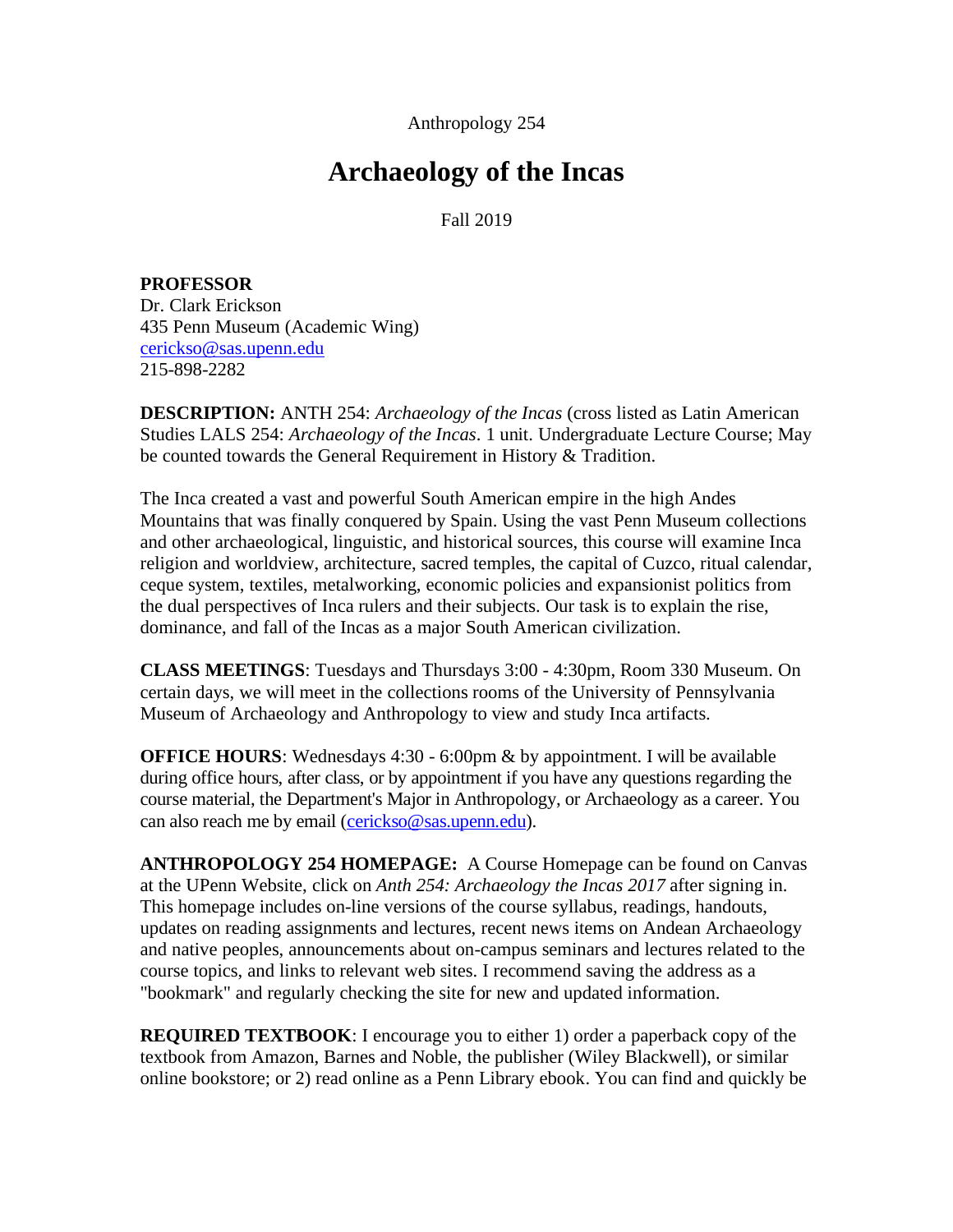shipped a copy. We use the Second Edition of 2015 (the First Edition that was published in 2002 and 2003 is now out of date).

D'Altroy, Terence N. 2015 *The Incas*. 2<sup>nd</sup> Edition. Blackwell Publishers, Oxford (paperback and ebook).

## **REQUIRED READINGS**

The required and recommended readings for *ANTH 254: Archaeology of the Incas* will be available as PDF files on as digital files (PDF) format on the Canvas Course Website (use your physical copy or online version for the assigned readings from D'Altroy's *The Incas*).

**REQUIRED SOFTWARE AND MAPS:** *Google Earth Pro*© (3D digital world maps at high resolution). Download the free version of the *Google Earth Pro* from the following website:

*Google Earth* website:<http://www.google.com/earth/download/ge/agree.html>

I also recommend *Bing Maps* online (switch to aerial mode for viewing: box in upper right corner on screen).

*Bing Maps* website:<https://www.bing.com/maps>

# **COURSE CONTENT**

This introductory course on the archaeology and ethnohistory of the Inca Empire is intended for all levels of undergraduates and has no prerequisites. The course is lecture format with periodic discussion of the readings and demonstration of actual Inca objects. At the beginning or end of the lecture, some time will be devoted to discussion of the lecture and reading materials. I may assign rotating individuals or groups of students to lead the discussions.

*PowerPoint* slides will be used to illustrate concepts and sites presented in lecture and several films will also be shown as supplementary material. I generally do not stop the lecture to spell terminology, although you will be provided with handouts including lists of important terminology. Questions and comments are encouraged and may be asked before, during, or after lectures. I will also make use of artifacts from the extensive South American collections of the University of Pennsylvania Museum of Archaeology and Anthropology (Penn Museum). On some days, we may meet at the Penn Museum Object Study Room instead of in our regular classroom.

## **REQUIRED READINGS**

A reading syllabus is provided below and on the Canvas website. This syllabus may be periodically updated throughout the semester. You should read the required readings before the class meeting and be prepared to discuss the required readings for each class. In addition to detailed class notes, I strongly suggest taking notes while doing the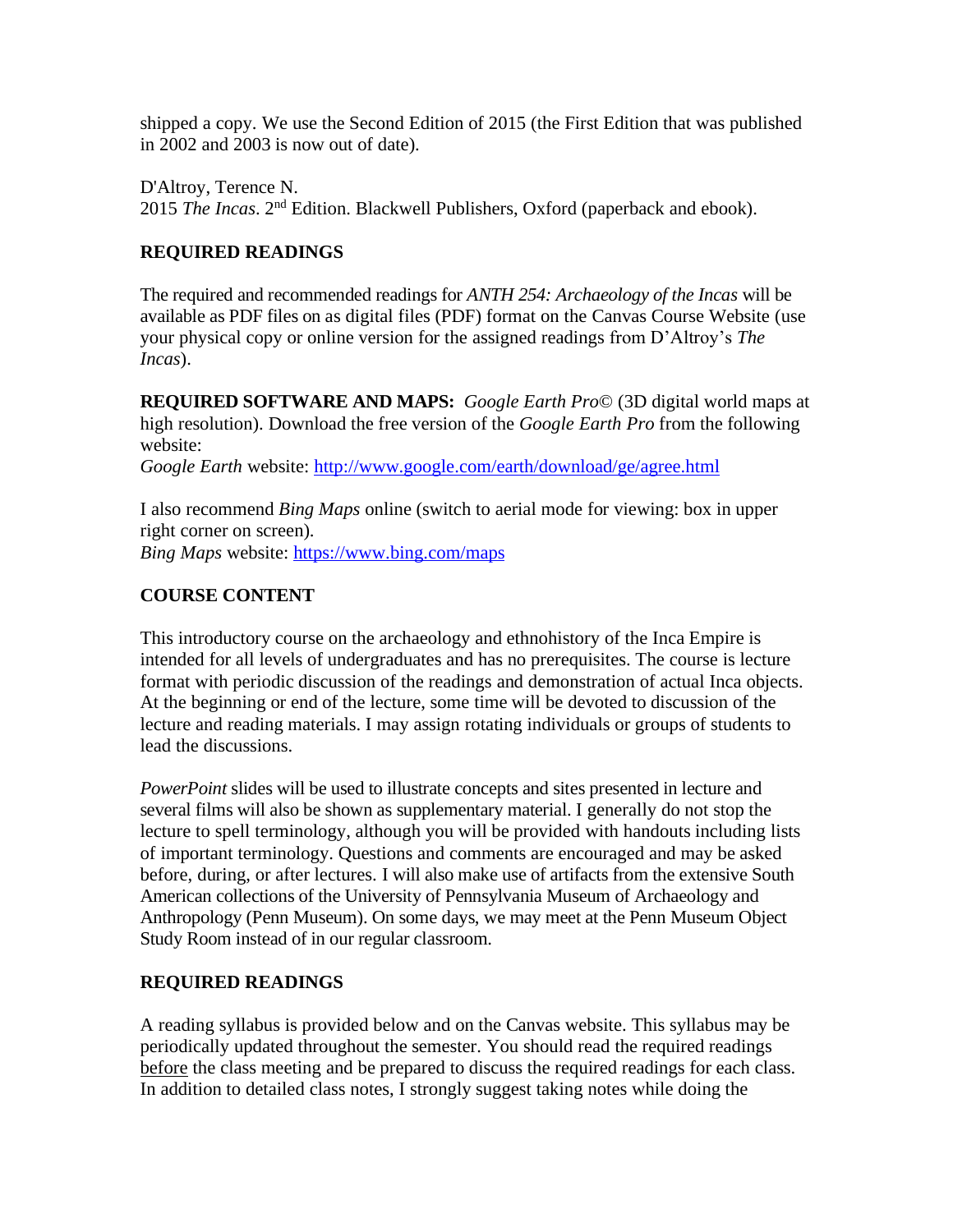readings. These notes will be useful for in-class discussions, studying for the exams, and for preparing your papers.

## **GRADING**

Grades will be based on 2 exams (a 1½ hour midterm and a 2 hour final) and a short 5-10 page research paper (30% midterm exam, 40% final exam, 25% research paper, and 5% participation in discussions of the readings). Students will be responsible for material presented in the lecture, readings, slide presentations, discussions, artifact presentations, tours of the Penn Museum collections, and films.

## **Grading Scale**

A: 95-100 B: 88-94  $C: 81-87$ D: 74-80  $F: < 73$ 

The Midterm Exam and Final Exam will be primarily long and short essay questions, with some identifications and definitions of terms. The Final Exam will not be cumulative, that is, it will only cover material presented after the Midterm Exam (although you are expected to be familiar with the concepts and terminology presented earlier in the semester). We will schedule a short review/questions session before each exam if necessary. Please note that the **Midterm Exam** is on Thursday, October 17 (3:00 – 4:20 pm in our classroom). and the **Final Exam** is on Wednesday, December 18 (12:00pm - 2:00pm in our classroom).

Writing Assignment: Many relevant Inca objects will be shown in class throughout the semester. For your research paper, you will write an original paper about an Inca object of your choosing. I will discuss the writing assignment, guidelines for preparing your paper, and deadlines in detail later in the semester. Students will have the opportunity to rewrite their papers for consideration of a higher grade if drafts are received by the draft paper due dates. The draft paper and final paper due dates will be announced).

# **ATTENDANCE**

Students are expected to attend all class meetings (except religious holidays and officially excused absences). Missing a class or two could negatively affect your grade. Please get the notes from other students if you must miss a class meeting. The professor will not provide copies of lecture notes or *PowerPoint* slides to students. Cell phones and other mobile communication devices should be turned off during class. You can use laptops to take notes in class, but the use of laptops for other purposes (email, text messaging, Facebook, Twitter, web surfing, and other non-scholarly activities) is prohibited.

# **ACADEMIC INTEGRITY**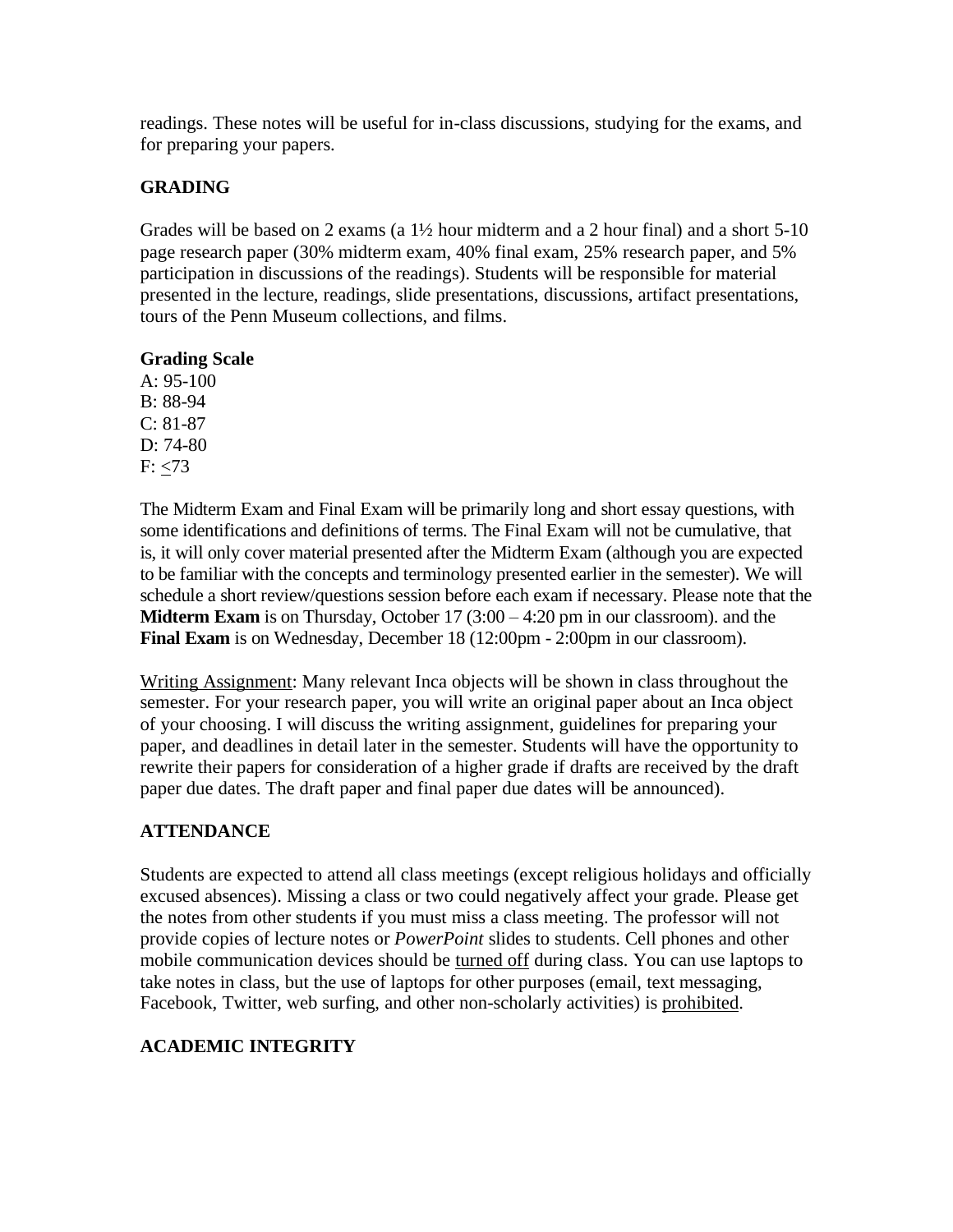Students should be familiar with and respect the Academic Code of Integrity of the University of Pennsylvania. Any cheating or plagiarism in this course will be dealt with severely. Please see the Penn websites below for definitions of what constitutes plagiarism and cheating and how to avoid them:

*Academic Code of Integrity:*  <http://www.vpul.upenn.edu/osl/acadint.html> *Plagiarism - What it is and how to avoid it:*  <http://gethelp.library.upenn.edu/guides/engineering/ee/plagiarize.html>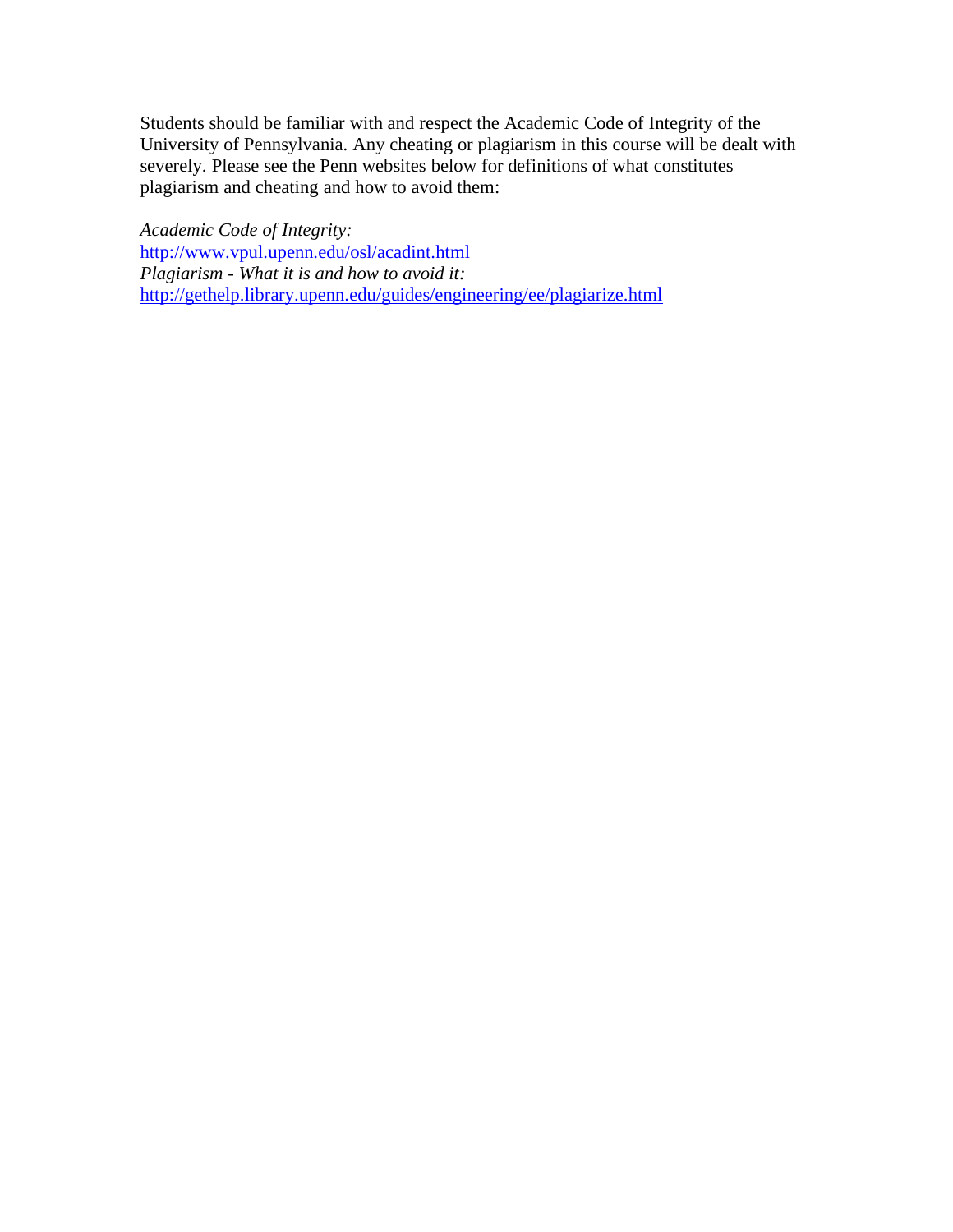Anthropology 254

#### **Archaeology of the Incas**

Fall 2019

Professor Clark L. Erickson

#### **SUMMARY SYLLABUS**

- August 27: INTRODUCTION
- August 29: MOUNTAINS, VALLEYS, COAST, AND LOWLANDS: ANDEAN ECOLOGY
- September 3: PEOPLE, HOUSEHOLDS, AND COMMUNITIES OF THE ANDES I
- September 5: PEOPLE, HOUSEHOLDS, AND COMMUNITIES OF THE ANDES II
- September 10: THE SOURCES: KNOTTED STRINGS, SPANISH AND INDIGENOUS DOCUMENTS, BODIES, & ARCHAEOLOGY
- September 12: MYTHICAL ORIGINS OF THE INCAS
- September 17: ARCHAEOLOGICAL ORIGINS OF THE INCAS
- September 19: CUZCO: CENTER OF THE FOUR QUARTERS
- September 24: ARCHITECTURE OF POWER: DESIGN, ENGINEERING, AND **AESTHETICS**
- September 26: MACHU PICCHU: LOST AND FOUND
- October 1: RITUAL CALENDAR, CEQUES, AND ASTRONOMY
- October 3: MUMMIES AND THE CULT OF ANCESTOR WORSHIP
- October 8: PILGRIMAGE AND SACRED MOUNTAINS
- October 10: Fall Break
- October 15: PACHACAMAC: ANDEAN CEREMONIAL CENTER
- October 17: **MIDTERM EXAM (in class**)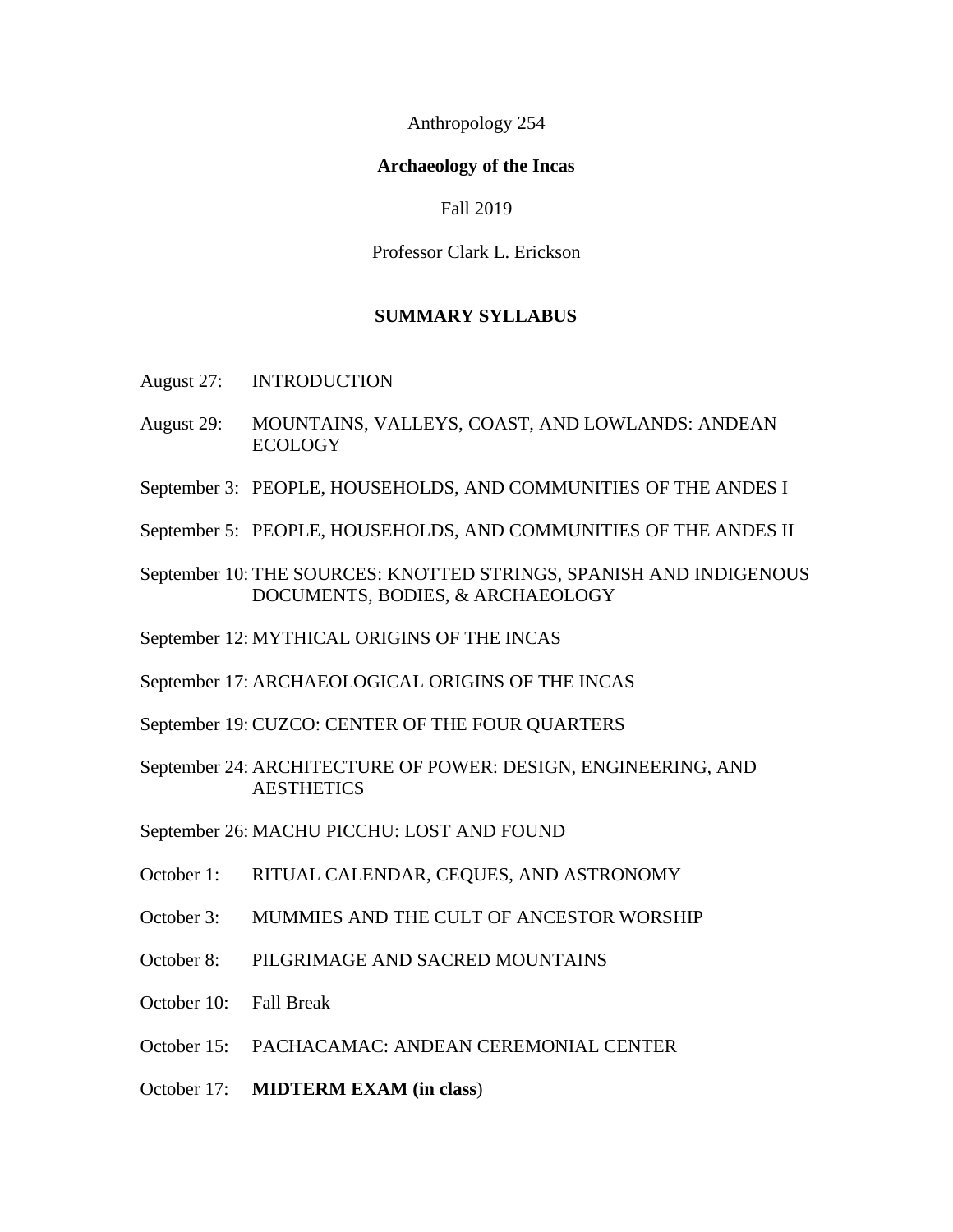- October 22: ART, AESTHETICS, AND POLITICS OF ANDEAN WEAVING
- October 24: RITUAL, COSMOLOGY, AND RELIGION
- October 29: BEER, FEASTS, AND FESTIVALS
- October 31: MAKING A LIVING: FARMING, HERDING, AND THE DOMESTICATION OF LANDSCAPE
- November 2-3 Northeast Andean & Amazonian Conference on Archaeology and Ethnohistory to be hosted at Brown University, Providence RI (Saturday and Sunday). Optional, free event.
- November 5: EMPIRE, CONQUEST, AND THE GENIUS OF INCA STATECRAFT
- November 7: INCA POLITICAL ECONOMY
- November 12: ADMINISTRATION OF THE EMPIRE: PROVINCIAL CENTERS, ROADS, AND WAYSTATIONS I
- November 14: INCA OBJECTS STUDY (individual meetings to be arranged)
- November 19: ADMINISTRATION OF THE EMPIRE: PROVINCIAL CENTERS, ROADS, AND WAYSTATIONS II
- November 21: ART, AESTHETICS, AND POLITICS OF ANDEAN GOLD AND SILVER
- November 26: THE ULTIMATE SACRIFICE: CAPAC HUCHA
- November 28: Thanksgiving Holiday
- December 3: SPANISH CONQUEST OF THE INCAS
- December 5: THE INKA LEGACY IN THE CONTEMPORARY ANDES
- December 18: **FINAL EXAM (in classroom; 12:00 – 2:00pm) Wednesday.**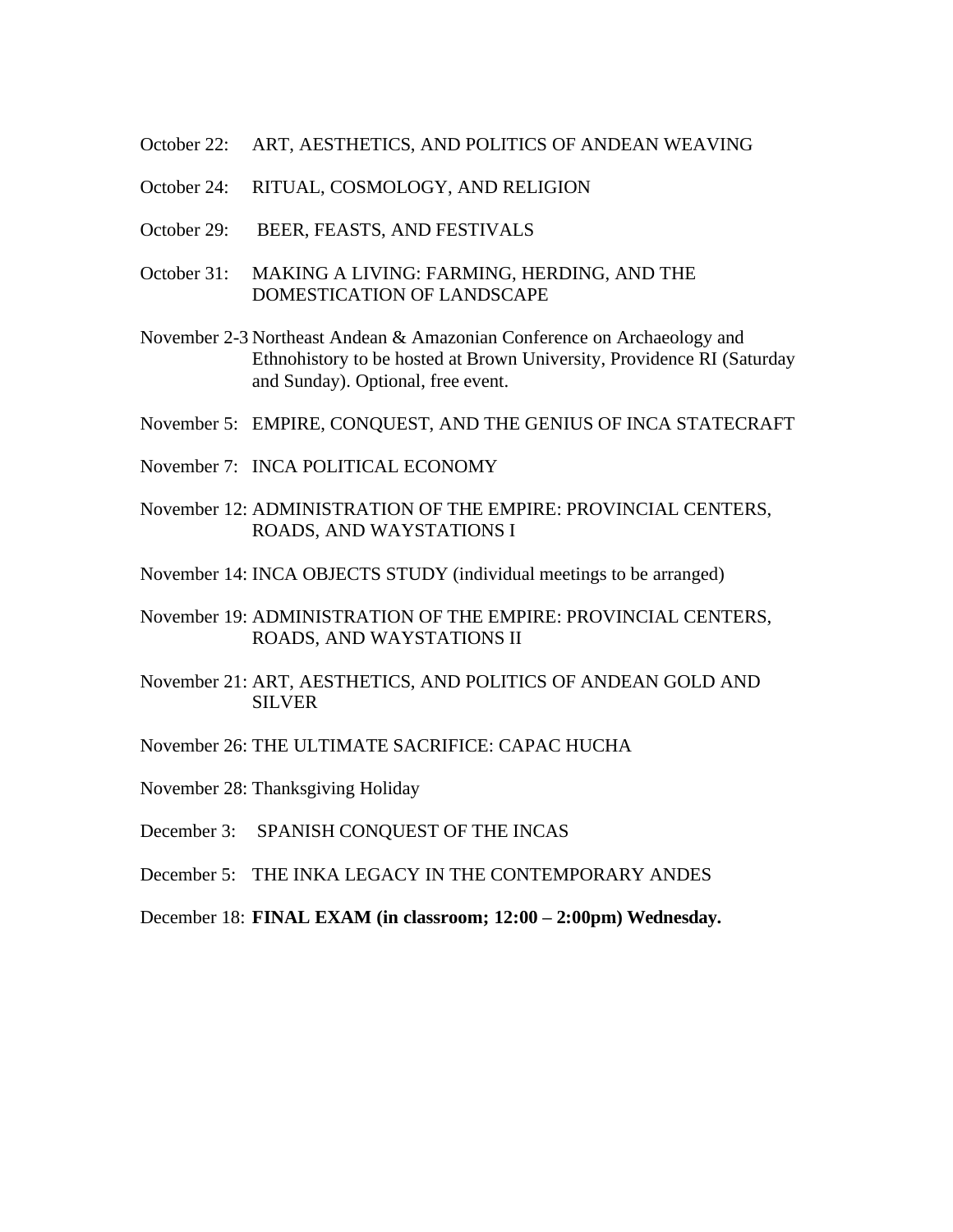Anthropology 254

#### **Archaeology of the Inka**

#### Fall 2019

#### Professor Clark L. Erickson

#### **DETAILED READING SYLLABUS**

#### **August 27: INTRODUCTION**

#### **August 29: MOUNTAINS, VALLEYS, COAST AND LOWLANDS: ANDEAN ECOLOGY**

D'Altroy Textbook: Chapter 2: The Land and Its People pp. 33-42.

Goldstein, David J. 2010 The Delicacy of Raising and Eating Guinea Pig. In *Adventures in Eating: Anthropological Experiences in Dining from around the World*, edited by Helen Haines and Clare Sammells, pp. 59-78. University Press of Colorado, Boulder.

Sammells, Clare 2010 Ode to a Chuño: Learning to Love Freeze-Dried Potatoes in Highland Bolivia. In *Adventures in Eating: Anthropological Experiences in Dining from around the World*, edited by Helen Haines and Clare Sammells, pp. 101-126. University Press of Colorado, Boulder.

Gade, Daniel W. 2000 Llamas and Alpacas. In *The Cambridge World History of Food*, edited by Kenneth F. Kiple and Kriemhild Coneè Ornelas, pp. 555-559. Cambridge University Press, Cambridge.

#### **September 3: PEOPLE, HOUSEHOLDS, AND COMMUNITIES OF THE ANDES Part I**

D'Altroy Textbook: Chapter 2: The Land and Its People pp. 42-46 (land use), 58-62 (languages).

Brush, Stephen 1977 Chapter 1: The Andean Way: Cultural Adaptations to a Mountain Environment. In *Mountain, Field, and Family: The Economy and Human Ecology of an Andean Valley*. University of Pennsylvania Press, Philadelphia [pp. 1-16].

#### **September 5: PEOPLE, HOUSEHOLDS, AND COMMUNITIES OF THE ANDES Part II**

Moseley, Moseley 2001 Chapter 3 The Inca Model of Statecraft. In *The Incas and their Ancestors*. (second edition), Thames and Hudson, London [pp. 51-86].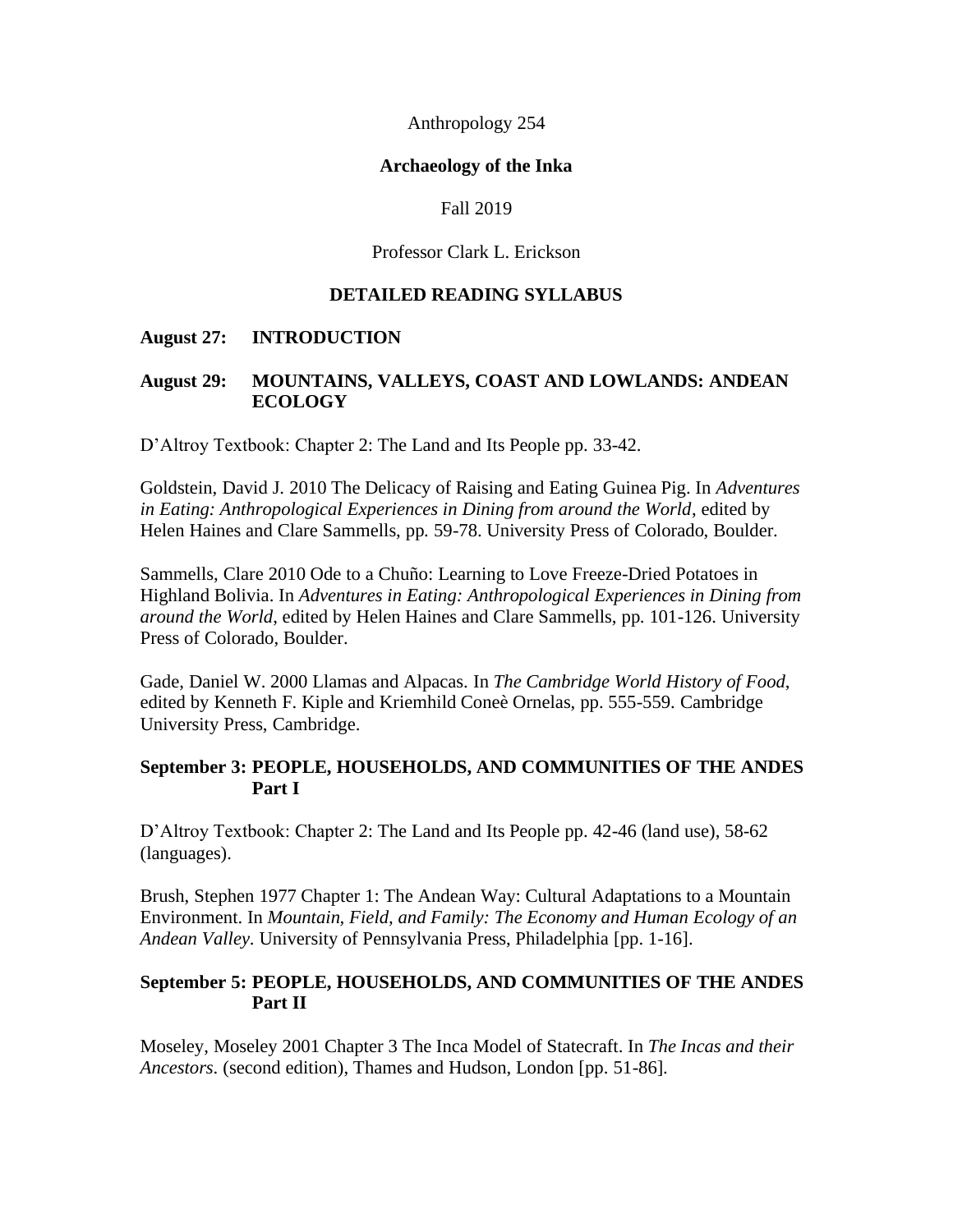Erickson, Clark 2019 The Domesticated Landscapes of the Andes. In *The Andean World*, edited by Linda J. Seligmann and Kathleen Fine-Dare, pp. 29-43. Routledge Press, New York.

## **September 10: THE SOURCES: KNOTTED STRINGS, SPANISH AND INDIGENOUS DOCUMENTS, BODIES, & ARCHAEOLOGY**

D'Altroy Textbook: Chapter 1: Introduction (skim entire chapter). D'Altroy Textbook: Chapter 5: Thinking Inca (quipus, khipus) pp. 146-164.

Urton, Gary 1999 Sources for the Study of Inca Myths. In *Inca Myths*. University of Texas Press, Austin [pp. 25-33].

Ascher, Marcia and Robert Ascher 1997 How to make a Quipu? In *Code of the Quipus*. Dover Publications, Mineola, NY. [Chapter 2, pp. 12-35].

Ascher, Marcia and Robert Ascher 1997 The Quipumaker. In *Code of the Quipus*. Dover Publications, Mineola, NY. [Chapter 4: pp. 59-80].

## OPTIONAL:

Urton, Gary 2008 The Inka Khipu: Knotted-Cord Record Keeping in the Andes. In *The Handbook of South American Archaeology*, edited by Helaine Silverman and William Isbell, pp. 831-843. Springer, New York.

Salomon, Frank 1999 Testimonies: The Making and Reading of Native South American Historical Sources. In *The Cambridge History of the Native Peoples of the Americas, Volume 3: South*, edited by Frank Salomon and Stuart Schwartz, ed., pp.19-95. Cambridge University Press, New York.

## **September 12: MYTHICAL ORIGINS OF THE INCAS**

D'Altroy Textbook: Chapter 3: The Incas before the Empire pp. 68-78.

D'Altroy Textbook: Chapter 4 History of the Empire: Narrative Visions pp. 91-95.

Urton, Gary 1999 Cosmic Origin Myths AND Origin myths of the Inca State (two chapters to be read together), In *Inca Myths*. University of Texas Press, Austin [pp. 34- 58].

#### **OPTIONAL**

Bauer, Brian 1992 Introduction. In *The Development of the Inca State*. University of Texas Press, Austin [pp. 1-17].

## **September 17: ARCHAEOLOGICAL ORIGINS OF THE INCAS**

D'Altroy Textbook: Chapter 2: The Land and Its People pp. 46-58.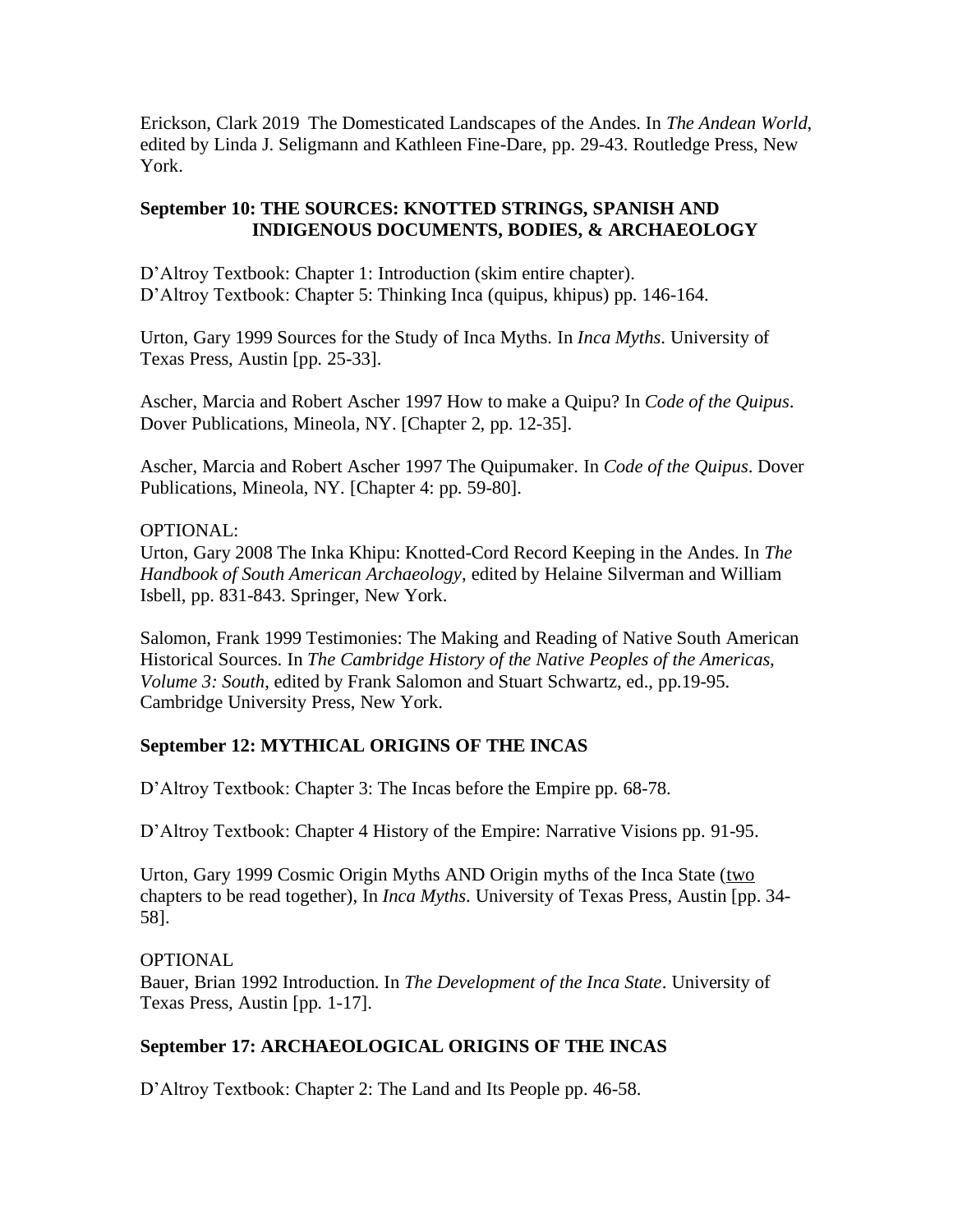D'Altroy Textbook: Chapter 3: The Incas before the Empire pp. 78-90.

Bauer, Brian and Douglas Smit 2015 Separating the Wheat from the Chaff, Inca Myths, Inca Legends, and the Archaeological Evidence for State Development. In *The Inka Empire: A Multidisciplinary Approach*, edited by Izumi Shimada, pp. 67-80. University of Texas Press, Austin.

#### **OPTIONAL**

Covey, Alan 2017 Archaeology and Inka Origins. *Journal of Archaeological Research* 26:253–304.

Bauer, Brian and Alan Covey 2002 Processes of State Formation in the Inca Heartland (Cuzco, Peru). *American Anthropologist* 104(3):846-864.

## **September 19: CUZCO: THE CENTER OF THE FOUR QUARTERS**

D'Altroy Textbook: Chapter 7: The Heartland of the Empire pp. 198-214.

## OPTIONAL

Hyslop, John 1990 Chapter 2: Cuzco. In *Inka Settlement Planning*. University of Texas Press, Austin, [pp. 29-68].

Vranich, Alexei, Stephen Berquist, and Thomas Hardy 2014 Prehistoric Urban Archaeology in the Americas: A view from Cusco, Peru. *Backdirt Magazine*, Cotsen Institute of Archaeology, Los Angeles.

## **September 24: ARCHITECTURE OF POWER: DESIGN, ENGINEERING, AND AESTHETICS**

D'Altroy Textbook: Chapter 13: Things and Their Masters (stone) pp. 431-436.

Cobo, Bernabe 1990 [1653] Chapter 12. In *Inca Religion and Customs*. University of Texas Press, Austin, [pp. 227-230]

Hyslop, John 1990 Chapter 1: Introduction (to Inka Architecture) In *Inka Settlement Planning*. University of Texas Press, Austin [pp. 3-28].

#### OPTIONAL:

Nair, Stella and Jean-Pierre Protzen 2015 The Inka Built Environment. In *The Inka Empire: A Multidisciplinary Approach*, edited by Izumi Shimada, pp. 215-231. University of Texas Press, Austin.

Protzen, Jean- Pierre 1986 Inca Stonemasonry. *Scientific American* 254:94-105.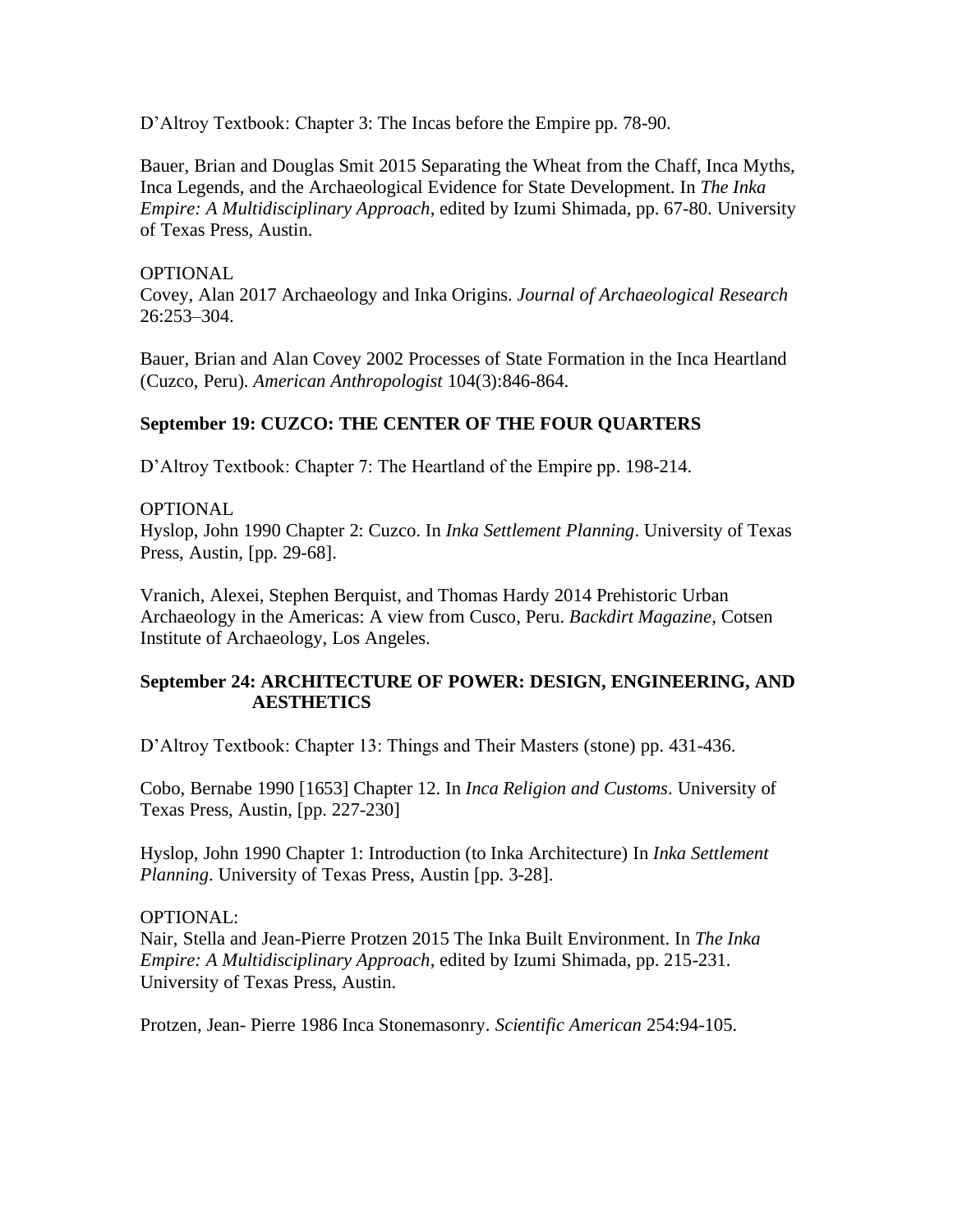Dean, Caroline 2007 The Inka Married the Earth: Integrated Outcrops and the Making of Place. *The Art Bulletin* 89(3):502-518.

## **September 26: MACHU PICCHU: LOST AND FOUND**

D'Altroy Textbook: Chapter 7: The Heartland of the Empire (Machu Picchu) pp. 224- 240.

Bingham, Hiram 1967 [1948] The Discovery. In *Lost City of the Incas: The Story of Machu Picchu and its Builders*. Atheneum, New York [pp. 147-154].

Salazar, Lucy 2004 Machu Picchu: Mysterious Royal Estate in the Cloud Forest. In *Machu Picchu:Unveiling the Mystery of the Incas*, edited by Richard Burger and Lucy Salazar, pp. 21-47. Yale University Press, New Haven.

#### **OPTIONAL**

Burger, Richard L. 2004 Scientific Insights into Daily Life at Machu Picchu. In *Machu Picchu: Unveiling the Mystery of the Incas*, edited by Richard Burger and Lucy Salazar, pp. 85-106. Yale University Press, New Haven.

Flores Ochoa, Jorge A.2004 Contemporary Significance of Machu Picchu. In *Machu Picchu: Unveiling the Mystery of the Incas*, edited by Burger Richard and Lucy C. Salazar, pp. 109-123. Yale University Press, New Haven.

Lubow, Arthur 2007 The Possessed. *New York Times Magazine*. July 24, 2007; pp. 43- 49, 68, 82-83.

## **October 1: RITUAL CALENDAR, CEQUES, AND ASTRONOMY**

D'Altroy Textbook: Chapter 8: Inca Ideology: Powers of the Sky and Earth Past and Present (sun, moon, stars, ceque system) pp. 257-277.

OPTIONAL:

Hadingham, Evan 1987 Chapter 13: The Inca's Sacred Web; Chapter 14: In the Realm of the Mountain Gods, In *Lines to the Mountain Gods*. Random House, New York [pp. 227- 239; 240-260].

Aveni, Anthony F. 2001 Archaeoastronomy in the Andean World. In *Skywatchers of Ancient Mexico, University of Texas Press*, University of Texas Press, Austin [pp. 308-321].

Aveni, Anthony 1996 Astronomy and the Ceque System. In *Structure, Knowledge, and Representation in the Andes*, edited by Gary Urton, Special issue of the Journal of the Steward Anthropological Society. 24(1-2):157-172.

## **October 3: MUMMIES AND THE CULT OF ANCESTOR WORSHIP**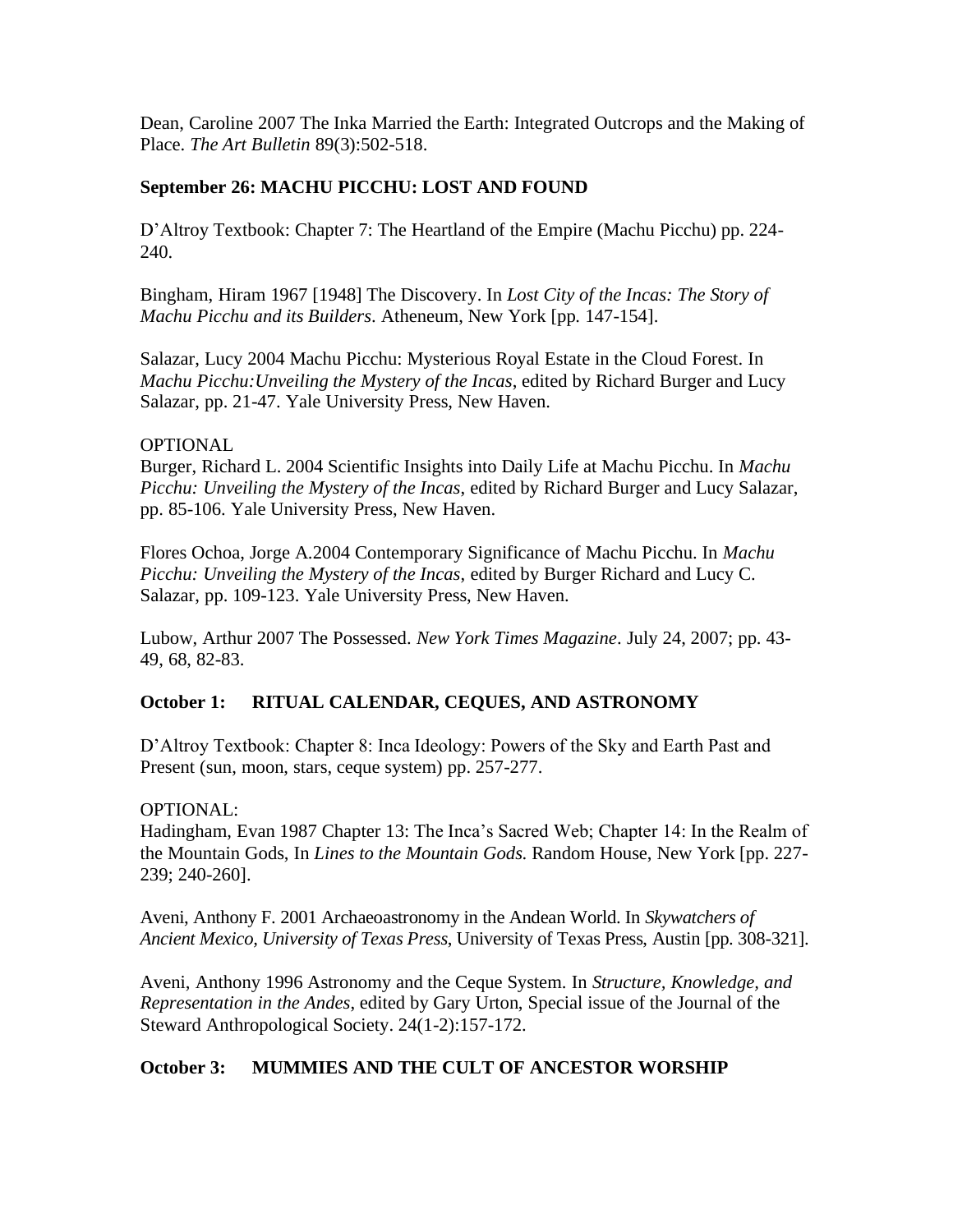Cobo, Bernabe 1990 [1653] Chapter 10. In *Inca Religion and Customs*. University of Texas Press, Austin [pp. 39-43].

Salomon, Frank 1995 "The Beautiful Grandparents": Andean Ancestor Shrines and Mortuary Ritual as Seen Through Colonial Records. In *Tombs for the Living: Andean Mortuary Practices*, edited by Thomas Dillehay, pp. 315-353. Dumbarton Oaks, Washington DC.

Stothert, Karen E. 1979 Unwrapping an Inca Mummy Bundle. *Archaeology* 32(4):8-17

## **October 8: PILGRIMAGE AND SACRED MOUNTAINS**

Allen, Catherine 1988: Chapter 7: The Great Pilgrimage. In *The Hold Life Has*. Smithsonian Institution Press, Washington DC, [pp. 190-202]

Randall, Robert 1987 Return of the Pleiades. *Natural History* (6):43-52.

## **October 10: Fall Break**

# **October 15: PACHACAMAC: ANDEAN CEREMONIAL CENTER**

D'Altroy Textbook: Chapter 13: Things and Their Masters (ceramics) pp. 442-448.

Eeckhout, Peter 2013 Change and permanency on the coast of ancient Peru: the religious site of Pachacamac. *World Archaeology* 45:1, 137-160.

#### OPTIONAL

Pozzi-Escot, Denise et al. 2017*Pachacamac: El oráculo en el horizonte marino del sol poniente*. Banco de Crédito, Lima [excellent imagery of Pachacamac].

**October 17 MIDTERM EXAM** (in class)

## **October 22: ART, AESTHETICS, AND POLITICS OF ANDEAN WEAVING**

D'Altroy Textbook: Chapter 13: Things and Their Masters (production & textiles) pp. 418-431.

Costin, Cathy L. 1998 Housewives, Chosen Women, Skilled Men: Cloth Production and Social Identity in the Late Prehispanic Andes. In *Craft and Social Identity*, edited by C. Costin and R. Wright, pp. 123-144. Archeological Papers of the American Anthropological Association no. 8.

## **October 24: RITUAL, COSMOLOGY AND RELIGION**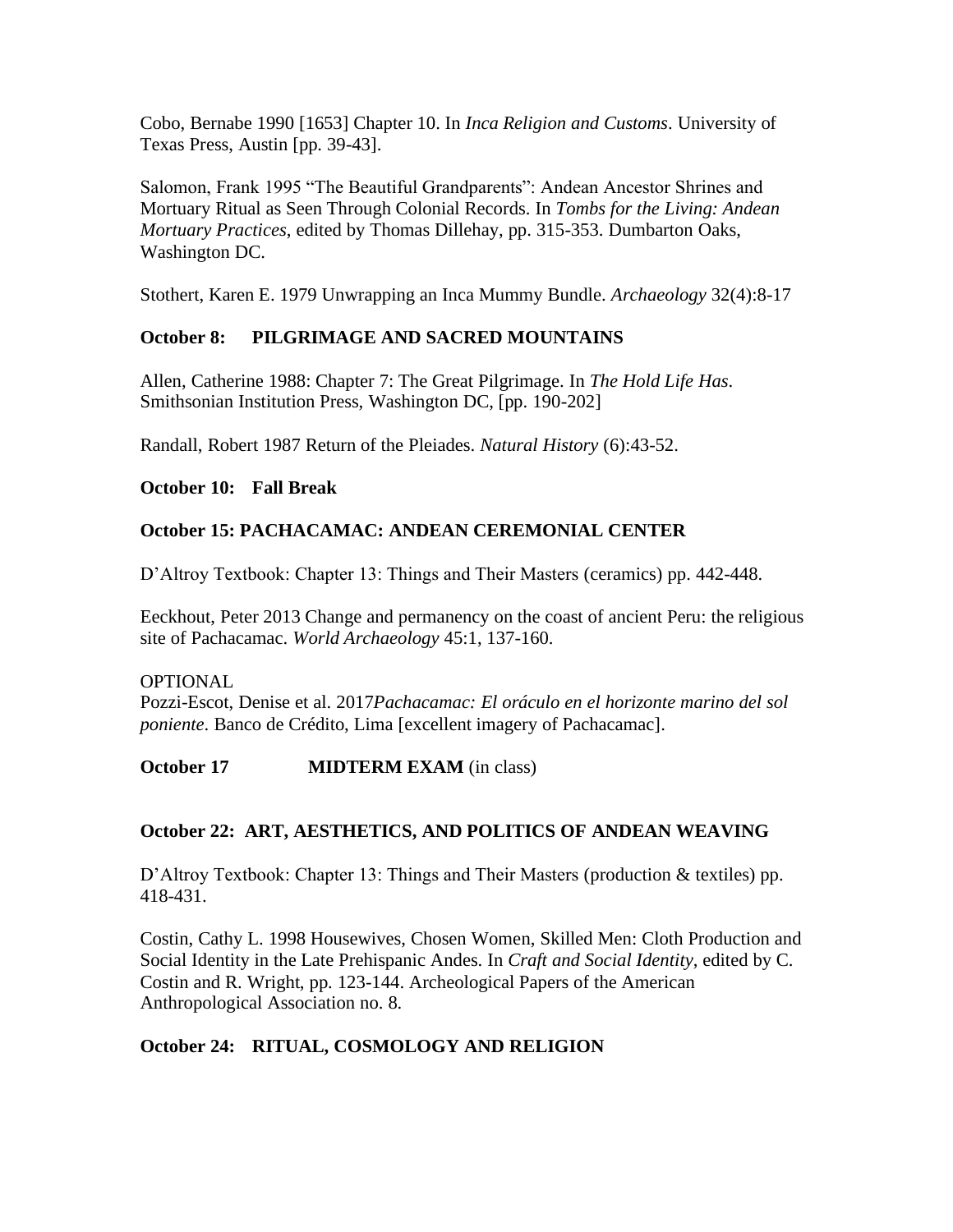D'Altroy Textbook: Chapter 8: Inca Ideology: Powers of the Sky and Earth Past and Present pp. 247-257.

Bauer, Brian 1996 Legitimization of the State in Inca Myth and Ritual. *American Anthropologist* 98(2):327-337.

OPTIONAL D'Altroy Textbook: Chapter 5: Thinking Inca pp. 119-146, 164-166.

Bray, Tamara 2012 Ritual Commensality between Human and Non-Human Persons Investigating Native Ontologies in the Late Pre-Columbian Andean World. *eTopoi Journal of Ancient Studies* Special Volume 2:197–212.

Nuñez del Prado, Juan 1974, The supernatural world of the Quechua of Southern Peru as seen from the community of Qotobamba. In *Native South Americans*, edited by Patricia Lyon, pp. 237-250. Little, Brown and Company, Boston.

MacCormack, Sabine 1991 *Religion in the Andes*. Princeton University Press, Princeton (various chapters)

## **October 29: BEER, FEASTS, AND FESTIVALS**

Cutler, Hugh C. and Martin Cardenas 1947 Chicha, A Native South American Beer. *Botanical Museum Leaflets*, Harvard University 13(3): 33-60.

Allen, Catherine 1988 Chapter 4 Coca Knows; Chapter 9: Coca and Cultural Identity; Chapter 5: drinking together; Chapter 9: In *The Hold Life Has*. Smithsonian Institution Press, Washington DC, [pp. 125-136; 220-227; 137-150].

Hastorf, Christine A. and Sissell Johannessen 1993 Pre-Hispanic Political Change and the Role of Maize in the Central Andes of Peru. *American Anthropologist* 95(1):115-138.

#### OPTIONAL:

Jennings, Justin 2019 Drinking Together: Continuity and Change in the Andean World, In *The Andean World*, edited by Linda Seligmann and Kathleen Fine-Dare, pp. 219-234. Routledge, New York.

Stolberg, Victor B. 2011 The Use of Coca: Prehistory, History, and Ethnography, *Journal of Ethnicity in Substance Abuse* 10(2):126-146.

Morris, Craig 1979 Maize Beer in the Economics, Politics, and Religion of the Inca Empire. In *Fermented Food Beverages in Nutrition*, edited by Clifford F. Gastineau, William J. Darby, and Thomas B. Turner, pp. 21–34. New York: Academic Press.

## **October 31: MAKING A LIVING: FARMING, HERDING, AND THE DOMESTICATION OF LANDSCAPE**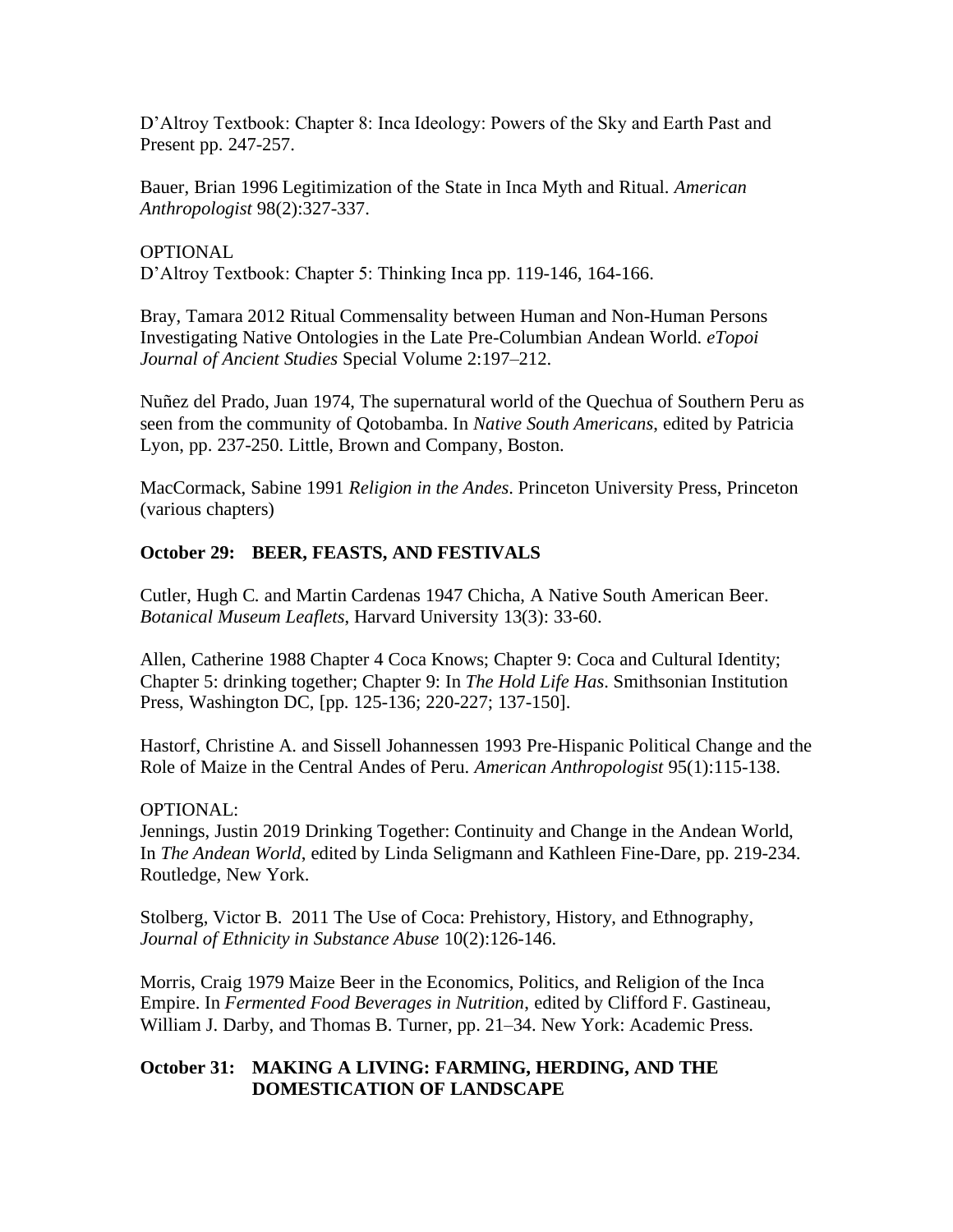D'Altroy Textbook: Chapter 9: Family, Community, and Class (entire chapter).

Lane, Kevin 2014 Water Technology in the Andes. In *Encyclopaedia of the History of Science, Technology, and Medicine in Non-Western Cultures*, edited by , pp. 1-24. Springer, Dordrecht.

#### **OPTIONAL**

Erickson, Clark L. 2000 The Lake Titicaca Basin: A Pre-Columbian Built Landscape. In *Imperfect Balance: Landscape Transformations in the Precolumbian Americas*, edited by David Lentz, pp. 311-356. Columbia University Press, New York.

Murra, John 1960 Rite and Crop in the Inca State. In *Culture in History*, edited by Stanley Diamond, pp. 393-407. Columbia University Press, New York.

**November 1-3:** Northeast Andean & Amazonian Conference on Archaeology and Ethnohistory to be hosted at Brown University, Providence RI (Saturday and Sunday). Optional, free event.

## **November 5: EMPIRE, CONQUEST AND THE GENIUS OF INCA STATECRAFT**

D'Altroy Textbook: Chapter 4 History of the Empire: Narrative Visions pp. 113-116 D'Altroy Textbook: Chapter 10: Militarism (entire chapter)

Cobo, Bernabe 1979 [1653] Chapters 23, 24, 28, 29. In *History of the Inca Empire*. University of Texas Press, Austin, [pp. 189-217].

Reread/Skim again:

Moseley, Moseley 2001 Chapter 3 The Inca Model of Statecraft. In *The Incas and their Ancestors*. (second edition), Thames and Hudson, London, [pp. 51-86].

#### OPTIONAL

D'Altroy Textbook: Chapter 4 History of the Empire: Narrative Visions pp 95-107. Covey, R. Alan 2006 Chapter 9: The Imperial Extrapolation of Inca State Expansion Strategies. In *How the Incas Built their Heartland*. The University of Michigan Press, Ann Arbor, pp.?.

#### **November 7: INCA POLITICAL ECONOMY**

D'Altroy textbook: Chapter 11: Provincial Rule pp.351-366. D'Altroy textbook: Chapter 11: Provincial Rule pp. 373-391.

Salomon, Frank 1987 A North Andean Status Trader Complex under Inka Rule. *Ethnohistory* 34(1):63-77.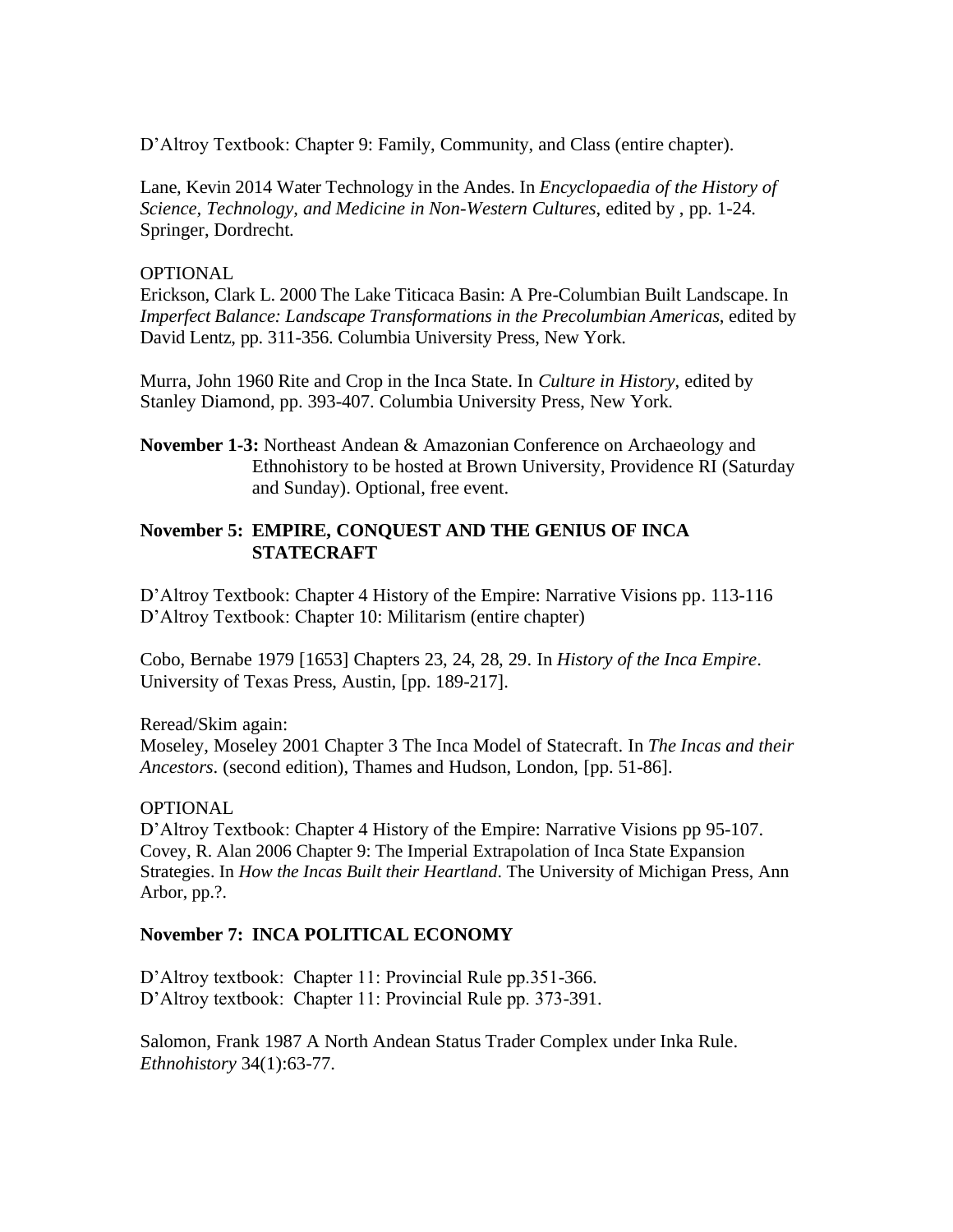La Lone, Mary and Darrell La Lone 1987 The Inka State in the Southern Highlands: State Administrative and Productive Enclaves. *Ethnohistory* 34(1):47-62.

#### **OPTIONAL**

Rowe, John 1980 Inca Policies and Institutions Relating to the Cultural Unification of the Empire. In *The Inca and Aztec States, 1400-1800*, edited by George Collier, Renato Rosaldo, and John Wirth, pp. 93-118. Academic Press, New York. D'Altroy Textbook: Chapter 6: The Politics of Blood in Cuzco (entire chapter)

Mayer, Enrique 2002 Chapter 2: Redistribution and Trade in Inca Society. In *The Articulated Peasant: Household Economies in the Andes*. Westview Press, Boulder, [pp. 47-73].

#### **November 12: ADMINISTRATION OF THE EMPIRE: PROVINCIAL CENTERS, ROADS, AND WAYSTATIONS I**

D'Altroy textbook: Chapter 11: Provincial Rule (Huánuco Pampa site) pp. 377-381. D'Altroy Textbook: Chapter 12: Farmers, Herders, and Storehouses (Storehouses) pp. 409- 415.

Dennis Ogburn 2005 Dynamic Display, Propaganda, and the Reinforcement of Provincial Power in the Inca Empire. In *Foundations of power in the prehispanic Andes*, edited by Kevin Vaughn, Dennis Edward Ogburn, and Christina A. Conlee, *Archaeological Papers of the American Anthropological Association*, 14:225–239

#### **OPTIONAL**

Hyslop, John 1993 Factors influencing the Transmission and Distribution of Inka Cultural Materials throughout Tawantinsuyu. In *Latin American Horizons*, edited by Don Rice, pp. 337-356. Dumbarton Oaks, Washington DC.

Schreiber, Katharina J. 1992 Chapter 2: The Inka Empire: Imperialism in Andean Form. In *Wari Imperialism in Middle Horizon Peru*. University of Michigan, Ann Arbor. Anthropological Papers Museum of Anthropology, University of Michigan, no. 87 Ann Arbor, pp. 41-70.

Morris, Craig 1998 Inca strategies of incorporation and governance. In *Archaic States*, edited by G. Feinman and J. Marcus, pp. 293-309. School of American Research, Santa Fe.

#### **November 14: INCA OBJECTS STUDY (individual student meetings to be arranged on 11/15, 11/16, or 11/17)**

## **November 19: ADMINISTRATION OF THE EMPIRE: PROVINCIAL CENTERS, ROADS, AND WAYSTATIONS II**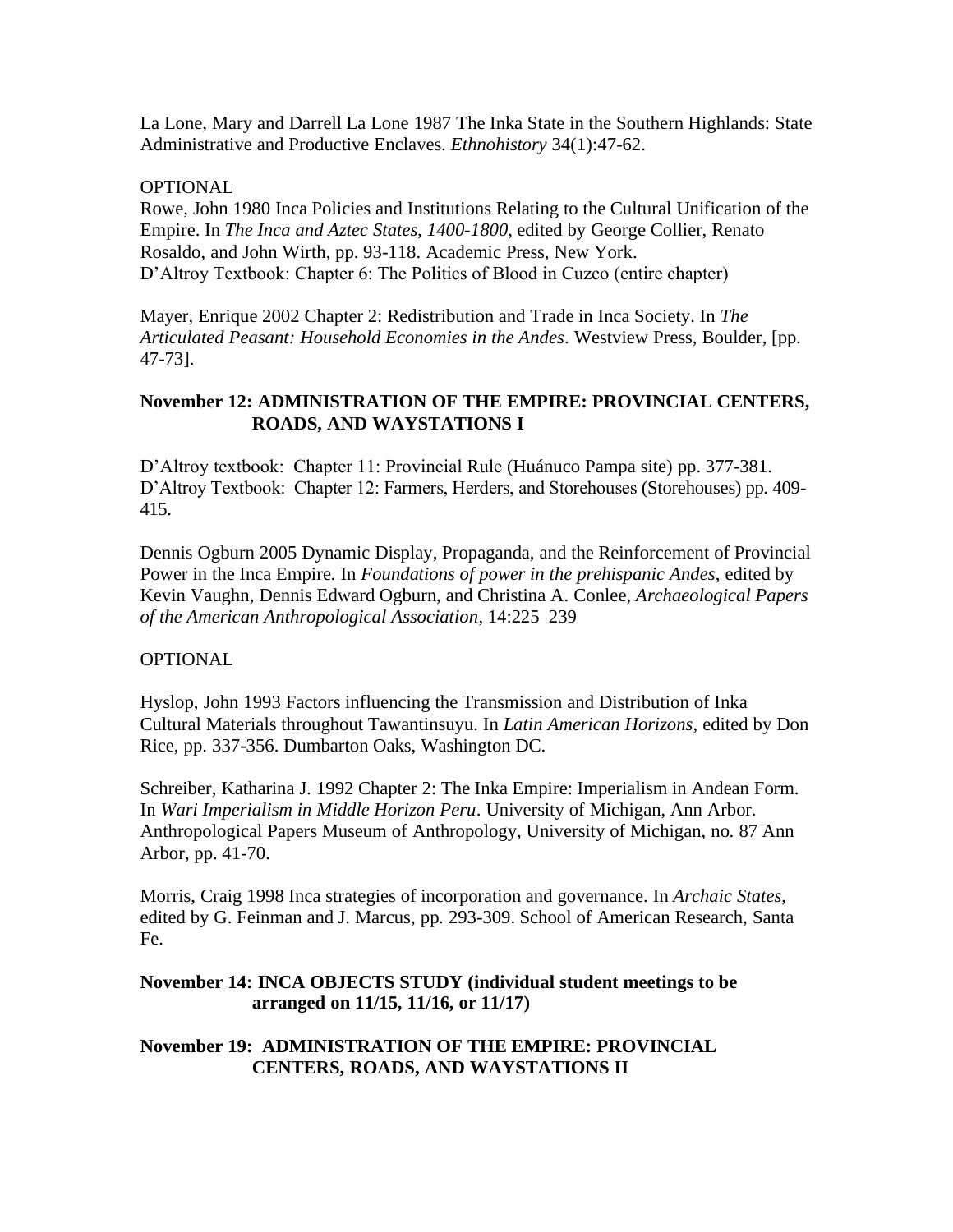D'Altroy textbook: Chapter 11: Provincial Rule pp. 361-372. D'Altroy Textbook: Chapter 12: Farmers, Herders, and Storehouses (entire chapter). D'Altroy Textbook: Chapter 7: The Heartland of the Empire pp. 214-224 & 240-245.

Cobo, Bernabe 1979 [1653] Chapters 31-32. In *History of the Inca Empire*. University of Texas Press, Austin, [pp. 223-230].

Cobo, Bernabe 1979 [1653] Chapter 13-14. In *Inca Religion and Customs*. University of Texas Press, Austin, [pp. 231-238].

## OPTIONAL:

Niles, Susan A. 2004 The Nature of Inca Royal Estates. In *Machu Picchu: Unveiling the Mystery of the Incas*, edited by Richard Burger and Lucy Salazar, pp.49-68. Yale University Press, New Haven.

## **November 21: ART, AESTHETICS, AND POLITICS OF ANDEAN GOLD AND SILVER**

D'Altroy Textbook: Chapter 13: Things and Their Masters pp. 436-442

Lechtman, Heather 1993 Technologies of Power: the Andean Case. In *Configurations of Power*, edited by. J. Henderson and P. Netherly, pp. 244-280. Cornell University Press, Ithaca.

## **November 26: THE ULTIMATE SACRIFICE: CAPAC HUCHA**

D'Altroy Textbook: Chapter 8: Inca Ideology: Powers of the Sky and Earth Past and Present pp. 277-289.

Benson, Elizabeth 2001 Why Sacrifice? In *Ritual Sacrifice in Ancient Peru*, edited by Elizabeth Benson and Anita Cooke, pp. 1-20. University of Texas Press, Austin.

#### **OPTIONAL**

Ceruti, Constanza 2004 Human Bodies as Objects of Dedication at Inca Mountain Shrines (North-western Argentina). *World Archaeology* 36(1):103-122.

McEwan, Colin and Maarten Van de Guchte 1992 Ancestral Time and Sacred Space in Inca State Ritual. In *The Ancient Americas: Art from Sacred Landscapes*, edited by R. F. Townsend, pp. 359-371.The Art Institute, Chicago.

Schobinger, Juan 1991 Sacrifices of the High Andes. *Natural History*. (4):63-68.

## **November 28: Thanksgiving Holiday**

**December 3: SPANISH CONQUEST OF THE INCAS**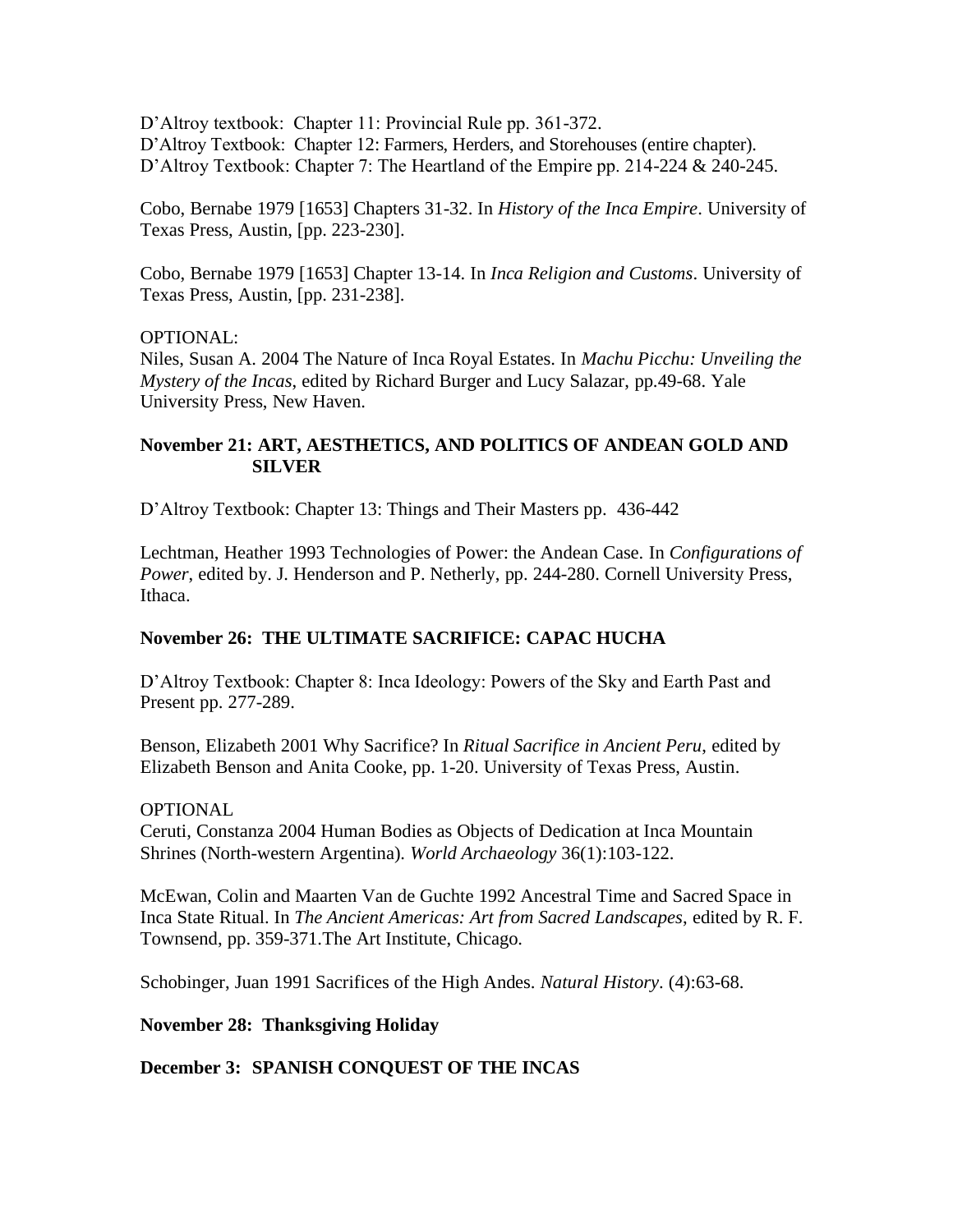D'Altroy Textbook: Chapter 1 Introduction pp. 1-5

D'Altroy Textbook: Chapter 4: The History of the Empire: Narrative Visions pp. 107- 113.

D'Altroy Textbook: Chapter 14: Invasion and Aftermath (entire chapter)

Hemming, John 1970 Chapter 1: Cajamarca; Chapter 2 Atahualpa Captive, Chapter 3: Expediency. In *The Conquest of the Incas*. Harcourt, Brace, Jovanovich, New York.

Xeres, Francisco 1532 The Conquistadors' Testimony. In *The Incas: People of the Sun*. edited by Carmen Bernand, pp. 130-133. Harry Abrams, New York.

Pizarro, Pedro 1532 The Conquistadors' Testimony. In *The Incas: People of the Sun*, edited by Carmen Bernand, pp. 134-137. Harry Abrams, New York,

## OPTIONAL

Cahill, David 2009 Advanced Andeans and Backward Europeans: Structure and Agency in the Collapse of the Inca Empire. *Questioning Collapse: Human Resilience, Ecological Vulnerability, and the Aftermath of Empire*, edited by Patricia A. McAnany and Norman Yoffee, pp. 207-238. Cambridge University Press, Cambridge.

Spalding, Karen 1999 The Crises and Transformations of Invaded Societies: Andean Area (1500—1580). *The Cambridge History of the Native Peoples of the Americas. Volume 3 Part 1: South America*, edited by Frank Salomon and Stuart B. Schwartz. Cambridge University Press, Cambridge.

# **December 5: THE INCA LEGACY IN THE CONTEMPORARY ANDES**

Atwood, Roger 2000 Standing up to the Smugglers. *ARTnews*. June, 118-123.

Alva,Walter The Destruction, Looting, and Traffic of the Archaeological Heritage of Peru. In *Trade in Illicit Antiquities: The Destruction of the World's Archaeological Heritage*, edited by Neil Brodie, Jennifer Doole, and Colin Renfrew, pp. 89-97. McDonald Institute Monographs,

#### OPTIONAL

Ordoñez Alvarez, Maria Patricia 2019 Archaeology, Looting, and Cultural Heritage in the Andes, In *The Andean World*, edited by Linda Seligmann and Kathleen Fine-Dare, pp. 635-648. Routledge, New York.

Salazar, Lucy and Richard Burger 2018 Reinventing the Incas in Contemporary Cuzco: The Cases of Inti Raymi and Machu Picchu. In *Oxford Handbook of the Incas*, edited by Sonia Alconini and R. Alan Covey, pp. 807-828. Oxford University Press, New York.

Fine-Dare, Kathleen S. 2009 Bodies Unburied, Mummies Displayed: Indigenous Cultural Politics Across American Borders. In *Border Crossings: Transnational Americanist*